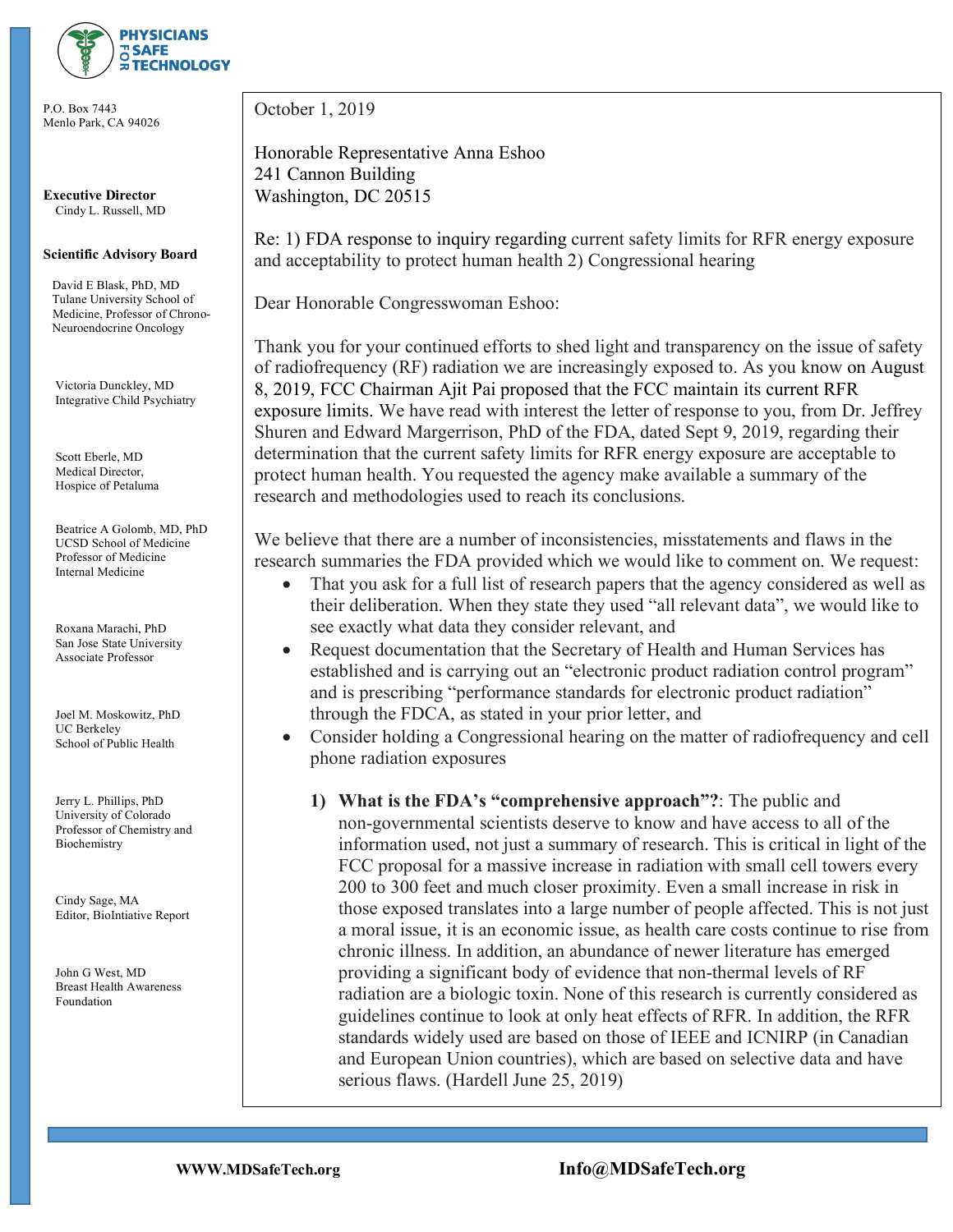- 2) **Conclusions of scientific research can be entirely reversed or questioned by the addition or omission of key data** as well as subjective interpretation. We need to see all the detailed research papers and analysis, not just cite a website with studies or a few studies. We note,
	- A) The European Commission's Scientific Committee on Emerging and Newly Identified Health Risks (SCENIHR 2015)**,** claims that there are no established non-thermal EMF effects but the agency has ignored at least 20 robust reviews. Pall (2018) in "5G: Great Risk for EU…" points out the omissions, flaws and falsehoods in this report.
	- B) The Swedish Radiation Safety Authority's (SSM) Scientific Council report on EMF 2018, states that no new health effects have been identified, results were inconsistent and "some studies" indicate oxidative stress. Yakymenko showed at least 93 of 100 studies cause oxidative stress. Dr. Henry Lai in his research summary at BioInitiative identified 203 of 225 studies (or 89%) that reported oxidative damage from RF exposure vs only 22 studies that showed no effect (89% vs 11%) on RF oxidation. In addition, regarding research on neurological effects of RF radiation, Dr. Lai found that 222 of 305 (or 72%) scientific studies published reported neurologic damage from wireless RF radiation exposure.
	- C) The European Scientific Committee on Health, Environmental and Emerging Risks (SCHEER) 2018 lists electromagnetic radiation as an emerging risk.
	- D) NTP Study: Dr. Melnick, who was involved with the NTP study design, notes that the NIEHS NTP study (2018) was designed to test the null hypothesis that long-term exposure to non-thermal levels of RF radiation is a risk factor for brain tumors. The study showed a health risk for brain tumors and heart tumors as well as DNA damage, cardiomyopathy and clear evidence of carcinogenicity, all at non-thermal levels.
	- E) Ramazzani Study: This large well-controlled independent Italian study corroborated the NTP study. Researchers also found increased incidences of heart schwannomas and Schwann cell hyperplasia at RF intensities below current safety limits for both IEEE/FCC and ICNIRP guidelines.
- 3) **Two mechanisms of harm are strongly supported** to be oxidative damage via reactive oxygen species and through calcium channel membrane effects that are non-thermal and non-ionizing (Bioinitiaitve 2019, Pall 2018, Yakymenko 2016).
- 4) **Brain tumors are rising**: Research from the Interphone Study Group (2010), Hardell (2013, 2015, 2017) and Coueau (2013) have demonstrated a statistically significant increase in brain tumors with cell phone use over 10 years. Their research indicates a doubling of risk with 10 years of cell phone use and a tripling of risk with 25 years of use. According to the American Brain Tumor Association (ABTA) brain tumors are now the most common cancer in youth ages 0-14, followed by testes and leukemia. (Ostrom et al, 2015) A recent study by Dr. Alasdair Philips (2018) revealed a "sustained and highly statistically significant ASR rise in glioblastoma multiforme (GBM) across all ages." in England.
- 5) **Risk assessment is not just based on human studies:** The full body of research must be considered in reaching a conclusion that an exposure is safe for the public. This includes basic science laboratory research, controlled animal studies, clinical studies, case reports, as well as epidemiologic studies. According to the National Academy of Science report on Assessment of Toxicity, *"Data used in hazard identification typically are derived from animal studies and other types of experimental work, but can also come from epidemiologic studies." They go on to state, "in the case of chemicals suspected of causing cancer in humans, expert groups ("working groups") are regularly convened by the International Agency for Research on Cancer (IARC) to consider and evaluate epidemiologic evidence.*" As well as to determine "a consistent pattern of responses". Consensus is not easy to achieve and industry influence must be weighed as part of their conclusions. Note that IARC has listed RF radiation to be a Class 2B Possible Carcinogen based on careful research. Independent EMR scientists who have published new research feel the weight of scientific evidence has shifted enough to classify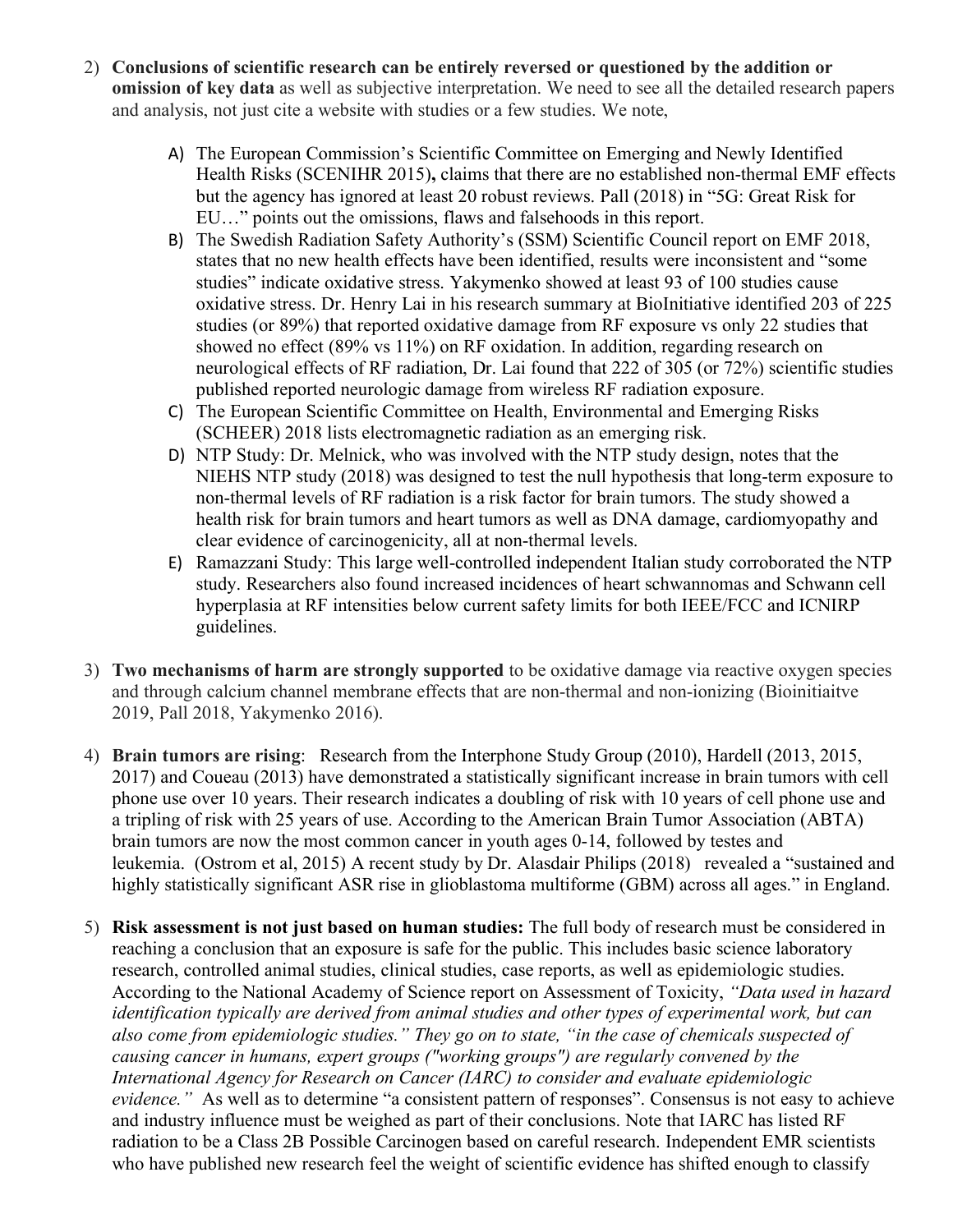RF radiation as a Class 1 Known Carcinogen. (Hardell and Carlberg 2018) They state*," There is clear evidence that RF radiation causes cancer/tumor at multiple sites, primarily in the brain (glioma) and head (acoustic neuroma). There is also evidence of an increased risk of developing other tumor types. The results are similar in both the NTP studies (19,20) and the Ramazzini Institute findings (34). Based on the IARC preamble to the monographs, RF radiation should be classified as Group 1: The agent is carcinogenic to humans."*

- 6) **The Finding of Non-linearity of Effects** is a common phenomenon found with other toxic exposures such as endocrine disruptors. This effect is also seen in EMF research, due to complex cellular interactions, as well as different characteristics of the radiofrequency radiation emitted, including pulsation form, frequency, power and wave mix, as well as individual health, biological and cellular differences, and cumulative effects. Just because a study shows non-linearity does not mean the study is invalid. (Levitt and Lai 2010) The effect is to be expected rather than dismissed. (Sage, 2015)
- 7) **Main Health Outcome is not just cancer.** The FDA letter references only cancer as a health effect, ignoring a large and growing body of evidence on RFR and harm to reproduction, the nervous system, immune system, endocrine system, prenatal development as well as DNA and protein damage. ( EMF Portal, Oceania Radiofrequency Scientific Advisory Association Committee, BioIntiative Report)
- 8) **The assumption of safety of 5G is not based on science.** There is every indication that incoming 5G, and the broad mix of 2G, 3G and 4G frequencies we will still be exposed to, will be increasingly harmful to humans and the environment. (Russell 2018) The 2019 Danish Legal Opinion on Whether it Would be in Contravention of Human Rights and Environmental Law to Establish the 5G-System in Denmark, by attorney Christian Jensen, stated that, "activating the 5G-network, as it is currently described, would be in contravention of current human and environmental laws enshrined in the European Convention on Human Rights, the UN Convention on the Rights of the Child, EU regulations, and the Bern- and Bonn-conventions. The reason is the very significant body of scientific documentation available, showing that radiofrequency electromagnetic radiation is harmful and dangerous to the health of humans (particularly children), animals and plants. This also applies when the radiation remains within the limits recommended by ICNIRP and currently used in Denmark as well as broadly within the EU.

Despite the FDA letter stating that there is "no convincing evidence", "no clear evidence", and no "consistent pattern" that current standards are unsafe, scientific research proves otherwise. This inconvenient truth needs to be widely recognized and action taken to reduce our exposures, allow health considerations, base standards of RF emissions on biologic effects and use a cautionary approach to protect human health and the environment we all depend upon.

Sincerely,

Cindy Lee Russell, MD Executive Director Physicians for Safe Technology MDSafeTech.org

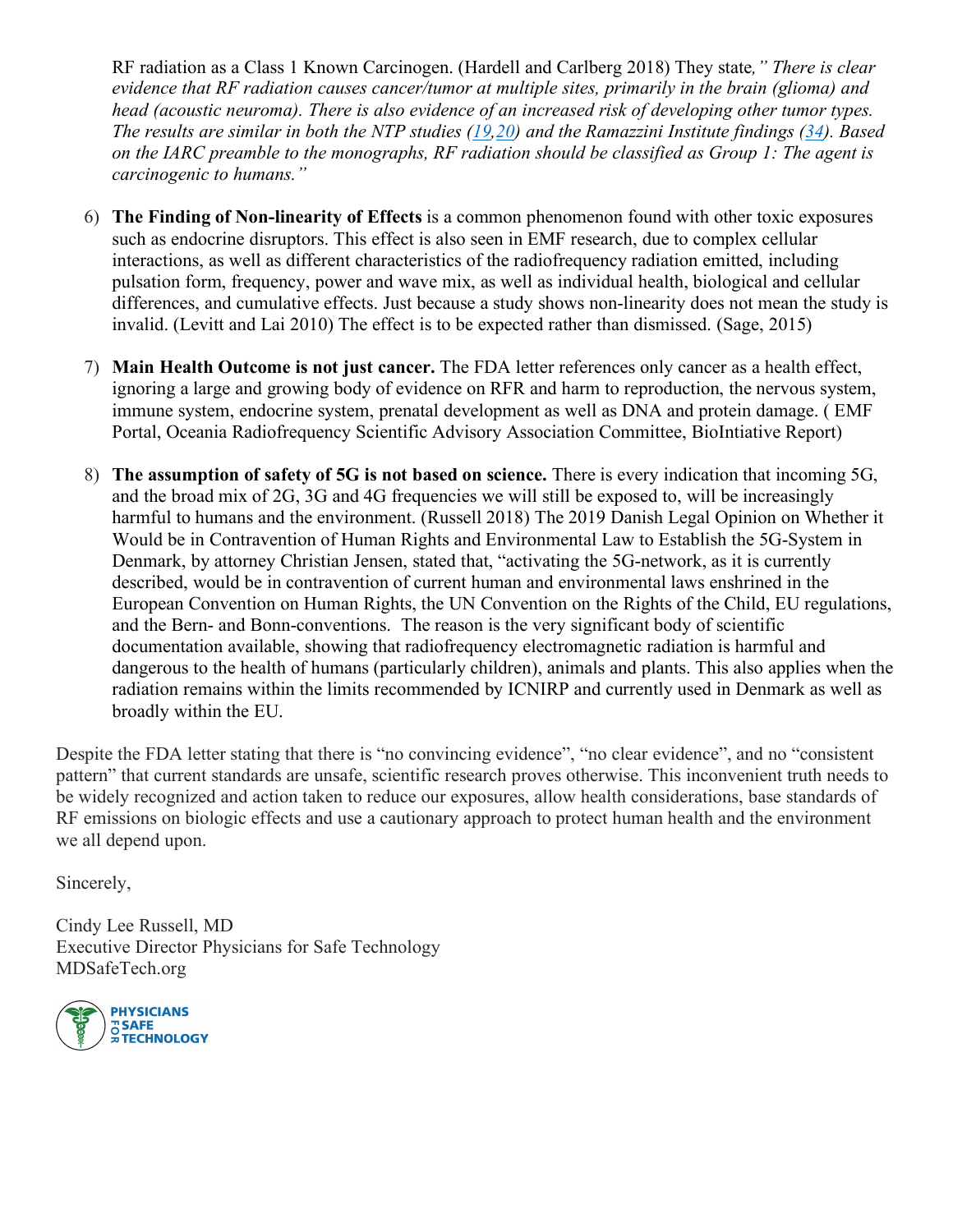## **References**

- 1) CHAIRMAN PAI PROPOSES TO MAINTAIN CURRENT RADIOFREQUENCY EXPOSURE SAFETY STANDARDS. August 8, 2019. https://docs.fcc.gov/public/attachments/DOC-358968A1.pdf
- 2) National Academy of Sciences Report on Assessment of Toxicity. https://www.nap.edu/read/2125/chapter/6
- 3) Report of Partial Findings from the National Toxicology Program Carcinogenesis Studies of Cell Phone Radiofrequency Radiation in Hsd: Sprague Dawley SD Rats (Whole Body Exposure). May 26, 2016. https://www.biorxiv.org/content/10.1101/055699v2
- 4) Final National Toxicology (NTP) Report 2018. NTP TECHNICAL REPORT ON THE TOXICOLOGY AND CARCINOGENESIS STUDIES IN Hsd:SPRAGUE DAWLEY SD RATS EXPOSED TO WHOLE-BODY RADIO FREQUENCY RADIATION AT A FREQUENCY (900 MHz) AND MODULATIONS (GSM AND CDMA) USED BY CELL PHONES. For Peer Review March 26-28, 2018. NIH. https://ntp.niehs.nih.gov/ntp/about\_ntp/trpanel/2018/march/tr595peerdraft.pdf
- 5) **Melnick RL. (2019) Commentary on the utility of the National Toxicology Program study on cell phone radiofrequency radiation data for assessing human health risks despite unfounded criticisms aimed at minimizing the findings of adverse health effects.** Environ Res. 2019 Jan;168:1- 6. https://www.ncbi.nlm.nih.gov/pubmed/30243215
- 6) Swedish Radiation Safety Authority's (SSM) Scientific Council reports on EMF 2018, Twelfth Report on EMF. https://www.stralsakerhetsmyndigheten.se/en/publications/reports/radiationprotection/2018/201809/
- 7) Scientific Committee on Health, Environmental and Emerging Risks (SCHEER) Statement on emerging health and environmental issues (2018) https://mdsafetech.files.wordpress.com/2019/02/scheer-reportemerging-concerns-2018-russell-mentioned.pdf
- 8) BioInitiative Report- https://bioinitiative.org
- 9) Coureau (2014) French Increase brain tumors–Mobile phone use and brain tumours in the CERENAT case-control study. J Occup Environ Med. 2014 Jul;71(7):514- 22. https://www.ncbi.nlm.nih.gov/pubmed/24816517
- 10) EMF Portal- https://www.emf-portal.org/en
- 11) Grell (2016) The intracranial distribution of gliomas in relation to exposure from mobile phones: Analyses from the INTERPHONE Study. Am J Epidemiol. 2016 Dec 1;184(11):818- 828. https://www.ncbi.nlm.nih.gov/pubmed/27810856
- 12) Hardell (2013) Pooled analysis of case-control studies on acoustic neuroma diagnosed 1997-2003 and 2007-2009 and use of mobile and cordless phones. (2013) Int J Oncol. 2013 Oct;43(4):1036-44. https://www.ncbi.nlm.nih.gov/pubmed/?term=23877578
- 13) Hardell and Carlberg (2018) Comments on the US National Toxicology Program technical reports on toxicology and carcinogenesis study in rats exposed to whole-body radiofrequency radiation at 900 MHz and in mice exposed to whole-body radiofrequency radiation at 1,900 MHz. International Journal of Oncology. (2018) **Oct** 24, 2018. Pg 111-127. https://www.spandidospublications.com/10.3892/ijo.2018.4606
- 14) Hardell Letter to WHO on brain tumor risk and Exposure to Electromagnetic fields. August 7, 2015. https://lennarthardellenglish.wordpress.com/2015/08/07/letter-to-who-regarding-brain-tumour-riskassociated-with-exposure-to-radiofrequency-fields/
- 15) Hardell L. Post. June 25, 2019. https://lennarthardellenglish.wordpress.com/2019/06/25/icnirp-draft-onnew-radiofrequency-guidelines-is-flawed/
- 16) Interphone Study Group. Brain tumour risk in relation to mobile telephone use: results of the INTERPHONE international case-control study. Int J Epidemiology.2010 Jun;39(3):675-94. https://www.ncbi.nlm.nih.gov/pubmed/20483835
- 17) Lai H. Research Summaries. https://bioinitiative.org
- 18) Levitt B and Lai H. Biological effects from exposure to electromagnetic radiation emitted by cell tower base stations and other antenna arrays. Environmental Reviews, 2010, 18(NA): 369-395. https://www.nrcresearchpress.com/doi/pdf/10.1139/A10-018?src=recsys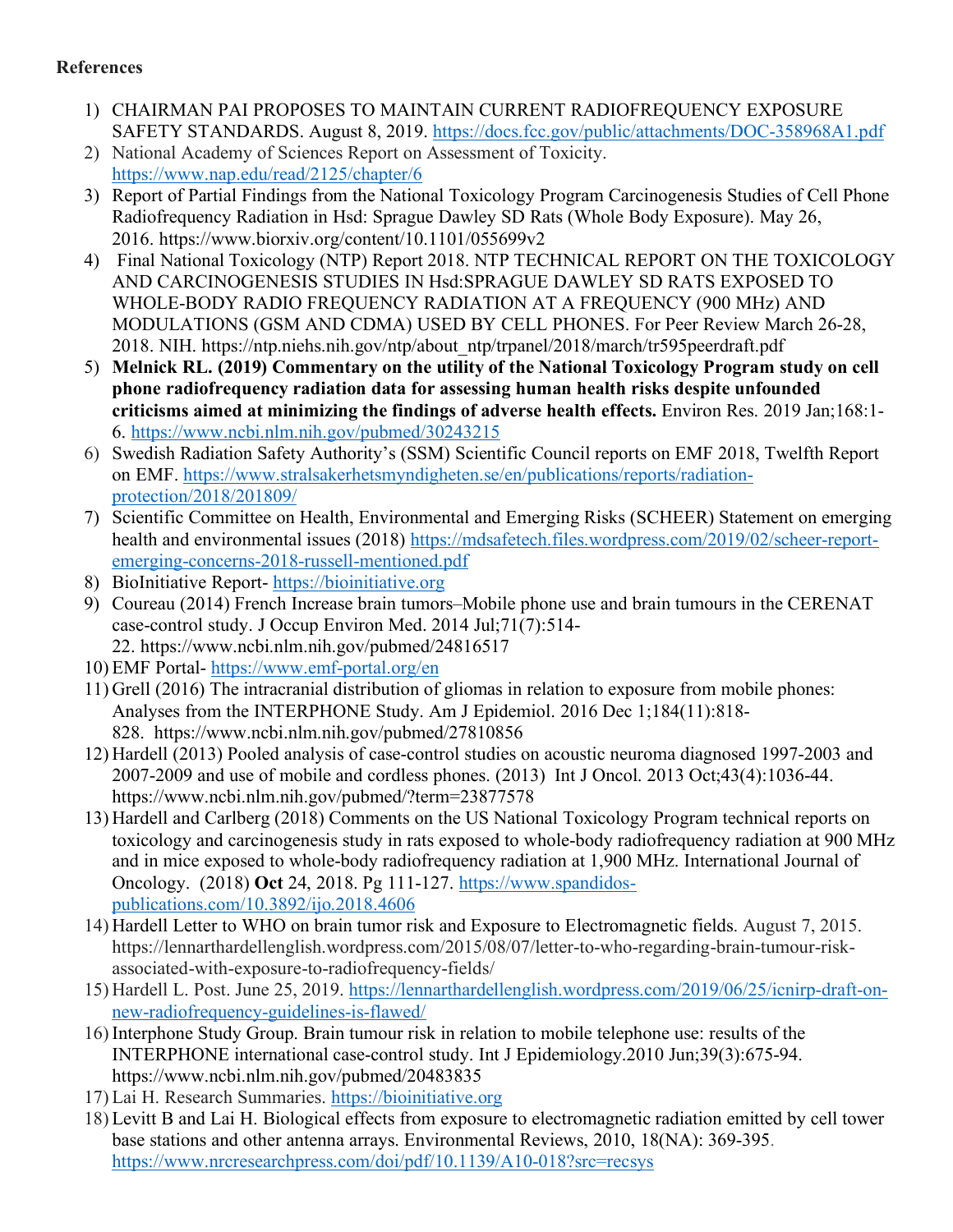- 19) Moskowitz J. (2019) Part I: Why We Need Stronger Cell Phone Radiation Regulations--Key Testimony Submitted to the FCC. Aug 9, 2019. SaferEMR. Joel Moskowitz. https://www.saferemr.com/2014/08/part-i-why-we-need-stronger-cell-phone.html
- 20) Oceania Radiofrequency Scientific Advisory Association Committee (ORSAA) https://www.orsaa.org/orsaa-database.html
- 21) Ostrom Q (2015) American Brain Tumor Association Adolescent and Young Adult Primary Brain and Central Nervous System Tumors Diagnosed in the United States in 2008-2012. (2015) Ostrom Q et al. Neuro-Oncology, Volume 18, Issue suppl\_1, 1 January 2016, Pages i1–i50. https://academic.oup.com/neuro-oncology/article/18/suppl\_1/i1/2222601
- 22) Pall M. 5G: Great risk for EU, U.S. and International Health! Compelling Evidence for Eight Distinct Types of Great Harm Caused by Electromagnetic Field (EMF) Exposures and the Mechanism that Causes Them. Martin Pall PhD. 2018. Online book with scientific references. https://einarflydal.files.wordpress.com/2018/04/pall-to-eu-on-5g-harm-march-2018.pdf
- 23) Pall M. Wi-Fi is an important threat to human health. (2018). Martin L Pall. Environmental Research. Volume 164. July 2018. Pages 405-416. https://www.sciencedirect.com/science/article/pii/S0013935118300355
- 24) Philips A et al (2018) Brain Tumours: Rise in Glioblastoma Multiforme Incidence in England 1995– 2015 Suggests an Adverse Environmental or Lifestyle Factor. Philips A et al. Journal of Environmental and Public Health. June 25, 2018. https://www.hindawi.com/journals/jeph/2018/7910754/
- 25) Ramazzini Institute: Report of final results regarding brain and heart tumors in Sprague-Dawley rats exposed from prenatal life until natural death to mobile phone radiofrequency field representative of a 1.8 GHz GSM base station environmental emission. (2018) Falcioni L, et al.Environmental Research. March 7,

2018. https://www.sciencedirect.com/science/article/pii/S0013935118300367?via%3Dihub

- 26) Russell CL. 5G wireless telecommunications expansion: Public health and environmental implications. (2018). Environ Res. 2018 Apr 11. https://www.ncbi.nlm.nih.gov/pubmed/29655646
- 27) Sage C. The implications of non-linear biological oscillations on human electrophysiology forelectrohypersensitivity (EHS) and multiple chemical sensitivity (MCS). Rev Environ Health Volume 30, Issue 4, 293-303, December 2015.
- 28) Swerdlow AJ. Mobile phones, brain tumors, and the interphone study: where are we now? Environmental Health Perspectives. 2011 Nov;119(11):1534-8. https://www.ncbi.nlm.nih.gov/pubmed/22171384
- 29) Yakymenko et al. (2016) Oxidative mechanisms of biological activity of low-intensity radiofrequency radiation. Electromagn Biol Med. 2016;35(2):186- 202. https://www.ncbi.nlm.nih.gov/pubmed/26151230
- 30) The Danish Legal Opinion on Whether it Would be in Contravention of Human Rights and Environmental Law to Establish the 5G-System in Denmark, by attorney Christian Jensen.(2019) https://mdsafetech.files.wordpress.com/2019/09/5g-danish-legal-opinion-jensen-2019-copy.pdf